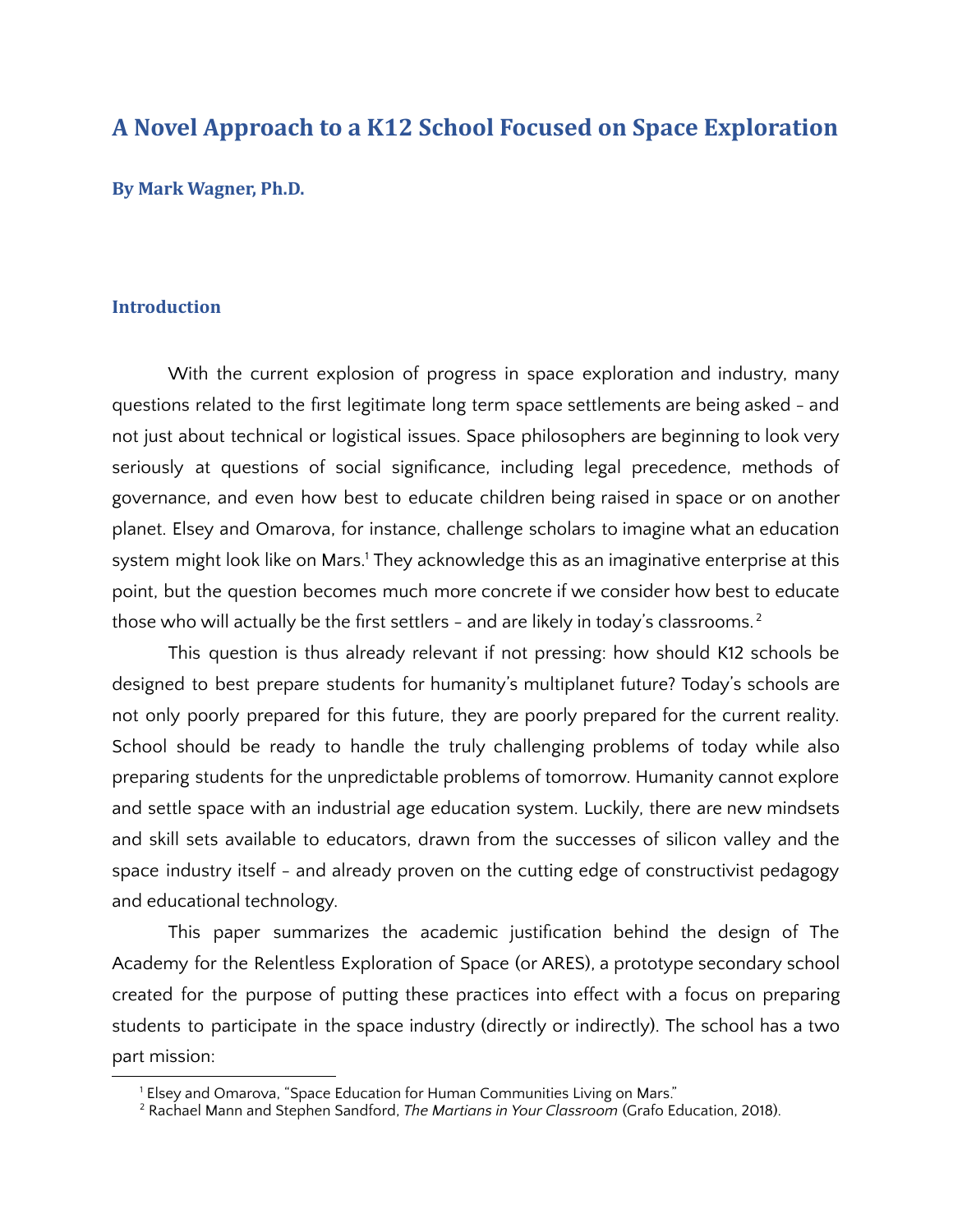MISSION I - Prepare students to solve enormous challenges in any community, on any planet.

At ARES Learning, students build the knowledge, skills and mindsets necessary to navigate the great challenges of the future - on this planet or any other. ARES students emerge from their experience prepared for jobs that don't yet exist, to use technology that hasn't been invented, and to solve enormous problems we can't foresee. ARES prepares young people to become the designers, builders, philosophers and explorers of tomorrow.

MISSION II - Fundamentally disrupt and transform the global education system.

The recent pandemic has shown traditional schools are not only unprepared for the challenges of the future, they are unprepared for the challenges of today. ARES is the new model for global education that combines the Explorer's Mindset, Moonshot Thinking, and human-centered design... supported by bleeding edge technology and inspiring learning spaces. ARES places students at the center of solving enormous problems facing their communities - on this planet or any other. By design, ARES is a laboratory school meant to influence the true transformation of global education systems.

In particular, this paper articulates the reasoning behind the chosen curriculum, mindsets, and routines that form the foundation of the learning experience at ARES. A flexible curriculum is delivered via blended (face-to-face and online) methods. In addition to core subjects, it includes a foundation in problem-solving frameworks such as the explorer's mindset, moonshot thinking, and design methodology. For maximum effectiveness, daily routines also focus on synthesis, collaboration, and reflection.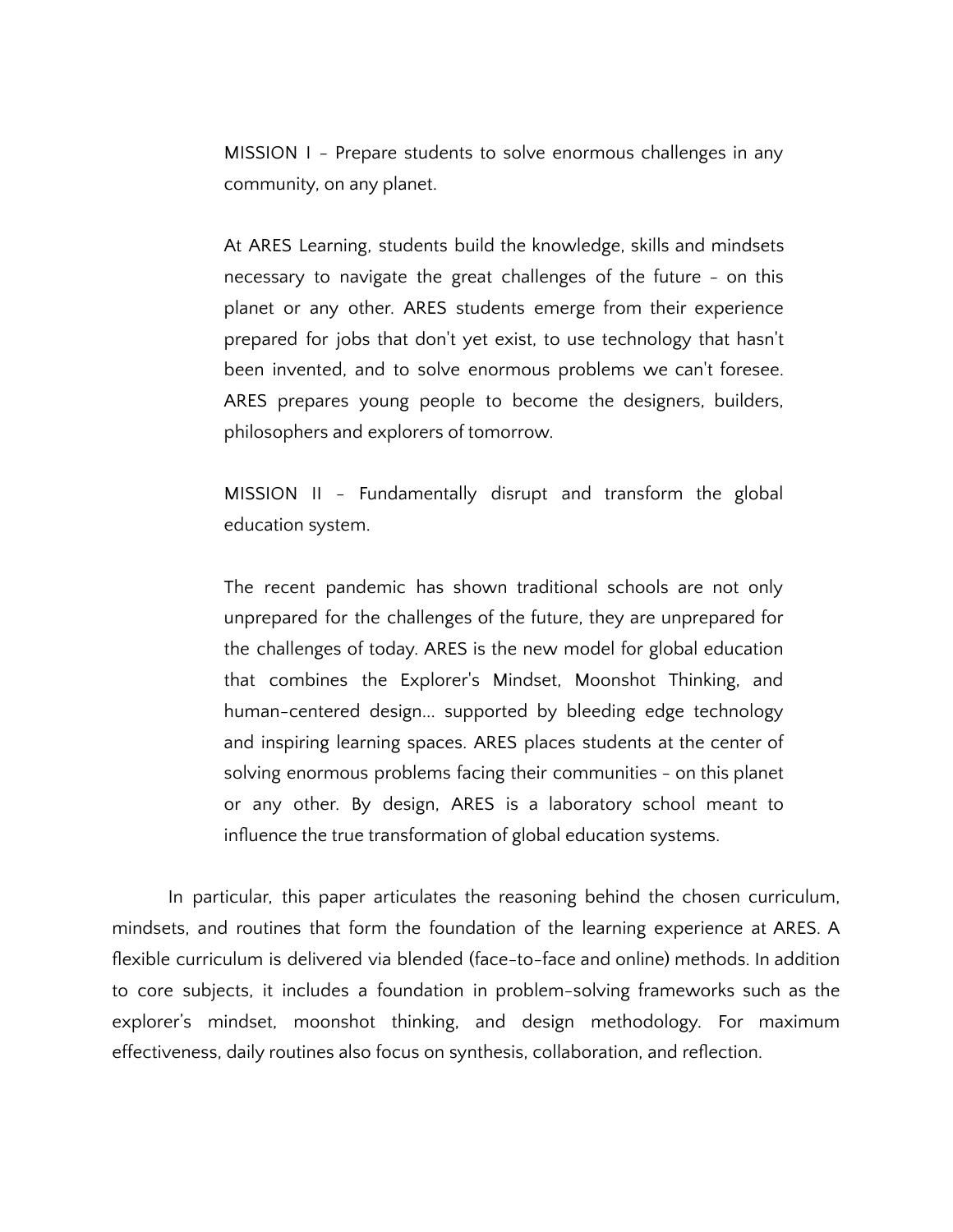### **A Flexible Multi-Disciplinary Curriculum**

At ARES Learning, learning experience in traditional subjects is based on CK-12, an internationally recognized core curriculum for English, Social studies, Math, Science, and more, including an introduction to philosophy. This system is an open educational resource offering interactive experiences rich with multi-media, adaptive practice, and simulations. The program is modular and customizable to individual student's needs, and each student has agency in co-creating their own learning path. This approach provides a solid foundation for students' academic future, and for the project-based learning that is the true focus of the ARES Experience.

The CK-12 system is delivered via a blended learning approach, combining face-to-face and online learning experiences. A blended approach allows students and teachers to develop a face-to-face rapport while still having the opportunity to communicate often online, and has been shown to increase student to teacher interactions. <sup>3</sup> Blended learning is particularly effective at teaching STEM subjects, including scientific reasoning<sup>4</sup> and mathematics.<sup>5</sup> The blended experience also helps students develop greater comfort writing across the curriculum. <sup>6</sup> These basic skills help form the foundation needed for more advanced learning and higher order problem solving.

In addition to their core subjects, all students participate fully in the rich experience of a supplemental "Launchpad Curriculum" where they are exposed to new ways of thinking - and get to set the Trajectory of their own advanced learning. All students are introduced to advanced domains of learning, like Philosophy, Anthropology, Linguistics, Psychology, and Political Science - as well as forward looking pursuits like Science Fiction as Literature, Fictional Languages, and Data Science for Forecasting. With a grounding in the physical and life sciences they then choose their own Space Science Trajectory with options including Astrophysics, Orbital Mechanics, Spacecraft Systems Design,

<sup>&</sup>lt;sup>3</sup> Sandra Somera, "Educator Experiences Transitioning to Blended Learning Environment in K-6 Public Schools" (PhD diss., Walden University, 2018).

<sup>4</sup> IIsalyn F. Camungol, Yves I. Gonzales, and Lydia S. Roleda, "Progression of Scientific Reasoning and Metacognitive Regulation of Secondary Students in the New K-12 Curriculum in Blended Learning Environment," in *IC4E 2020: Proceedings of the 2020 11th International Conference on E-Education, E-Business, E-Management, and E-Learning* (New York: ACPM, 2020), 10-14.

<sup>5</sup> Lissa J. Raebel, "Introducing Blended Learning Environments for Mathematics Instruction: How Does it Affect Student Achievement and Attitudes?" (MS Thesis, University of Wisconsin Whitewater, 2015).

<sup>6</sup> William Kist, *Getting Started with Blended Learning: How Do I Integrate Online and Face-to-Face Instruction?* (Alexandria, VA: ASCD, 2015).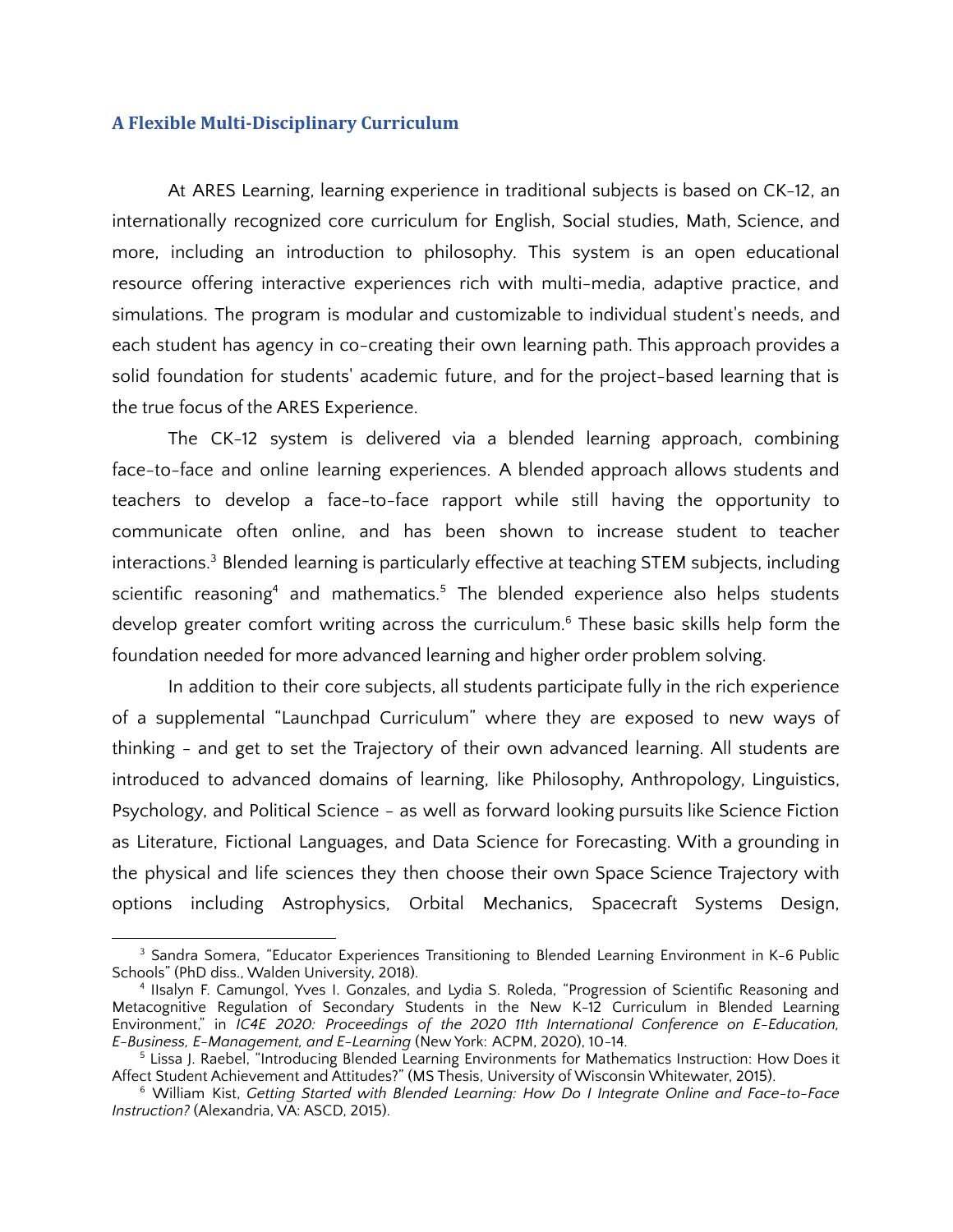Terraforming, or Genetic Engineering. This broad supplementary curriculum provides a deeper understanding of the world from which to launch their projects in the Moonshot Lab.

More importantly, a multi-disciplinary philosophy-based approach like this can help students develop the wide range of intellectual skills necessary for success in their future, and help them prepare for meaningful participatory citizenship.<sup>7</sup> In many schools, there is an over emphasis on repetition of science facts; teachers typically fail to characterize scientific knowledge as tentative and the scientific method as creative. <sup>8</sup> But when philosophy of science is emphasized rather than simply repeating facts provided by the teacher, "students construct their conceptual models and present them to others within the class."<sup>9</sup> Inclusion of science fiction as literature further prepares students to be creative in dealing with the unexpected, and has been demonstrated to be an effective method for teaching climate change,<sup>10</sup> chemistry,<sup>11</sup> and analytical skills<sup>12</sup> - and for increasing interest in STEM based pursuits in general. 13

#### **Mindsets and Skill Sets**

In the tradition of great explorers from the Polynesian islanders to American astronauts - and the inspirational explorers of science fiction, ARES Learning is infused with the Explorer Mindset. The school is a program for students with a deep love of exploration, discovery, and adventure. The learning experiences are designed to increase comfort with the unknown and with facing challenges in rapidly changing environments. Students are encouraged to see potential, opportunity, and abundance when they

<sup>7</sup> Sara Goering, Nicholas J. Shudak, and Thomas E. Wartenberg, eds., *Philosophy in Schools: An Introduction for Philosophers and Teachers* (London: Routledge/Taylor & Francis Group, 2013).

<sup>&</sup>lt;sup>8</sup> James J. Gallagher, "Prospective and Practicing Secondary School Science Teachers' Knowledge and Beliefs about the Philosophy of Science," *Science Education* 75, no. 1 (1991): 121-33.

<sup>&</sup>lt;sup>9</sup> Susan L. Johnson and Jim Stewart, "Using Philosophy of Science in Curriculum Development: An Example from High School Genetics," *International Journal of Science Education* 12, no. 3*,* (1990): 297-307.

 $10$  Glenn Smith and Metin Besalti, "Learning Climate Change Science with Computer Games in a Science Fiction Novel," in *Proceedings of EdMedia: World Conference on Educational Media and Technology*, ed. Theo Bastiaens et al. (Amsterdam: Association for the Advancement of Computing in Education, 2018) 1231-35.

<sup>11</sup> L. Gaby Avila-Bront, "An Experiential Learning Chemistry Course for Nonmajors Taught through the Lens of Science Fiction," *Journal of Chemical Education* 97, no. 10 (2020): 3588-94.

<sup>&</sup>lt;sup>12</sup> Neil Selwyn, Luci Pangrazio, Selena Nemorin, and Carlo Perrotta, "What Might the School of 2030 Be Like? An Exercise in Social Science Fiction," *Learning Media and Technology* 45, no. 1 (2019): 90-106.

<sup>&</sup>lt;sup>13</sup> Selwyn et al., "What Might the School of 2030 Be Like?"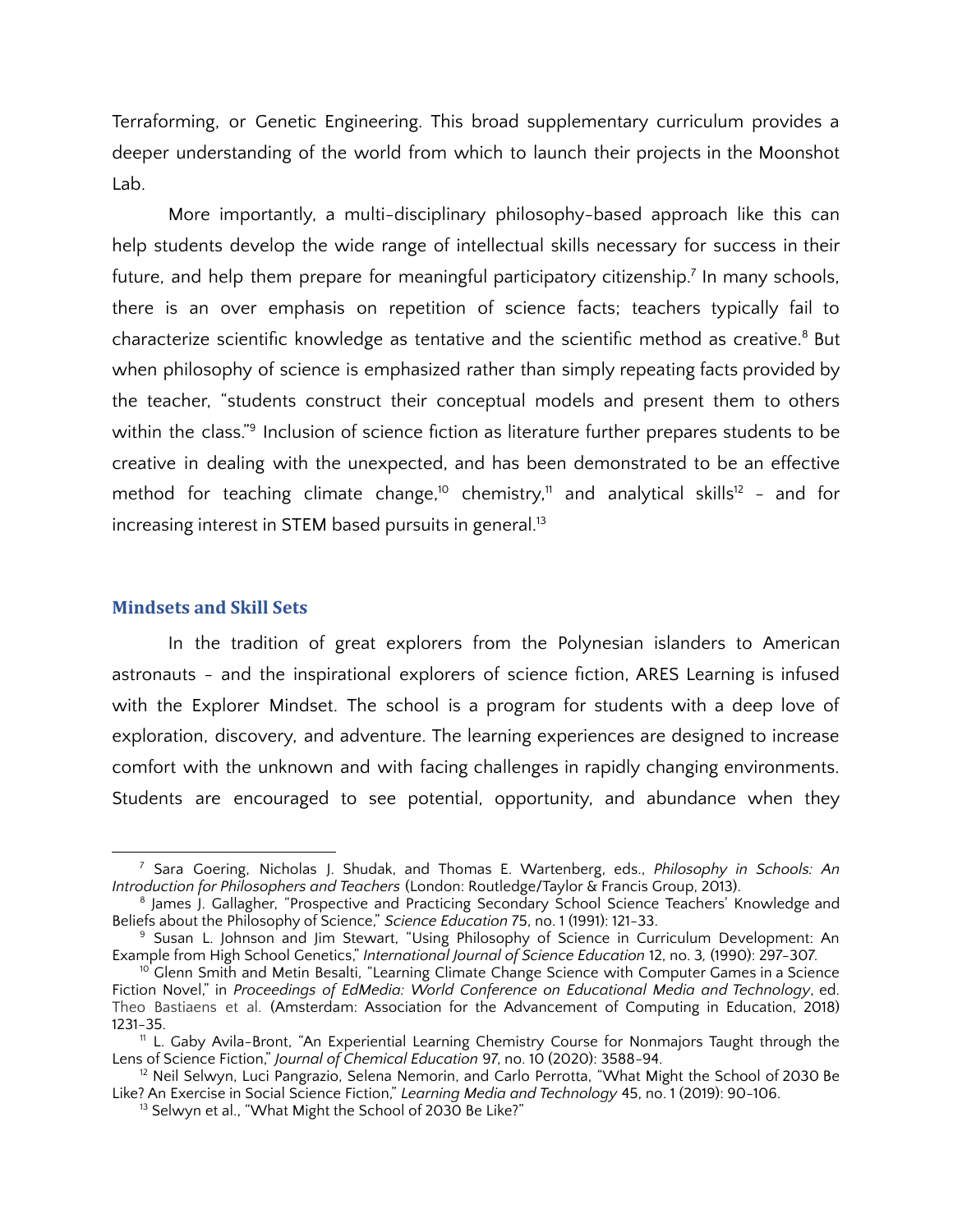encounter problems as opposed to seeing threat and scarcity. They are taught to operate from the presumption that possibilities always exist.

National Geographic has provided a powerful model for exploratory learning by defining a framework for "The Mindset of an Explorer" including age-specific skills and knowledge - and attitudes such as curiosity, responsibility, and empowerment.<sup>14</sup> This framework has been extended by educators to include tools for helping students "see, observe, build curiosity, learn responsibility, feel empowered, and be stewards in our interconnected world." <sup>15</sup> The Explorer's Mindset is meant to develop a love of adventure, exploration, and discovery - and is important for breakthrough thinking. 16 Importantly, the mindset can help students to be flexible,<sup>17</sup> adaptable, and ready to make critical decisions without complete information.<sup>18</sup> An Explorer's Mindset can also help leaders shepherd a team through the process of innovation. 19

Though it's a mindset that explorers have embraced for millennia, Moonshot Thinking was codified in President John F. Kennedy's commitment to putting a man on the moon even though the technology didn't exist and nobody knew how to do it yet. At Google's X Lab this mindset was further formalized into a system for addressing huge challenges, applying radical solutions, and developing breakthrough technology. This mindset doesn't seek a 10% improvement… it seeks a solution 10 times better than before, and it's known also as 10X thinking. It requires failing forward and failing fast. This is exemplified in the Space X approach to developing new spacecraft. The ARES Learning model supports students as they address meaningful challenges in their community, generate innovative solutions, and implement creative uses of technology.

The system developed at X is a method for pursuing wildly ambitious goals, including "processes and culture (that) make it easier to make radical breakthroughs -

<sup>&</sup>lt;sup>14</sup> National Geographic, "The National Geographic Learning Framework," 1996-2021, https://www.nationalgeographic.org/education/about/learning-framework/.

<sup>&</sup>lt;sup>16</sup> Stephen Sweid, "Significance of the Explorer's Mindset for Breakthrough," FlevyBlog, August 20 2015, https://flevy.com/blog/significance-of-the-explorers-mindset-for-breakthrough/<br><sup>17</sup> Vani Kola, "The Explorer Mindset: Leadership Pr <sup>15</sup> Explorer Mindset, "Students, Educators and the Explorer Mindset," https://explorermindset.org/about/.

<sup>&</sup>lt;sup>17</sup> Vani Kola, "The Explorer Mindset: Leadership Principles for Crisis," https://www.linkedin.com/pulse/explorer-mindset-leadership-principles-crisis-vani-kola/.

<sup>&</sup>lt;sup>18</sup> Sionade Robinson, "Introduction: An Explorer's Mindset Matters...," An Explorer's Mindset, https://www.anexplorersmindset.com/.

<sup>19</sup> Tenday Viki, "How Adopting an Explorer's Mindset Can Help You to Lead Innovation," *Forbes*, June 7, 2020,

https://www.forbes.com/sites/tendayiviki/2020/06/07/how-adopting-an-explorers-mindset-can-help-yo u-to-lead-innovation.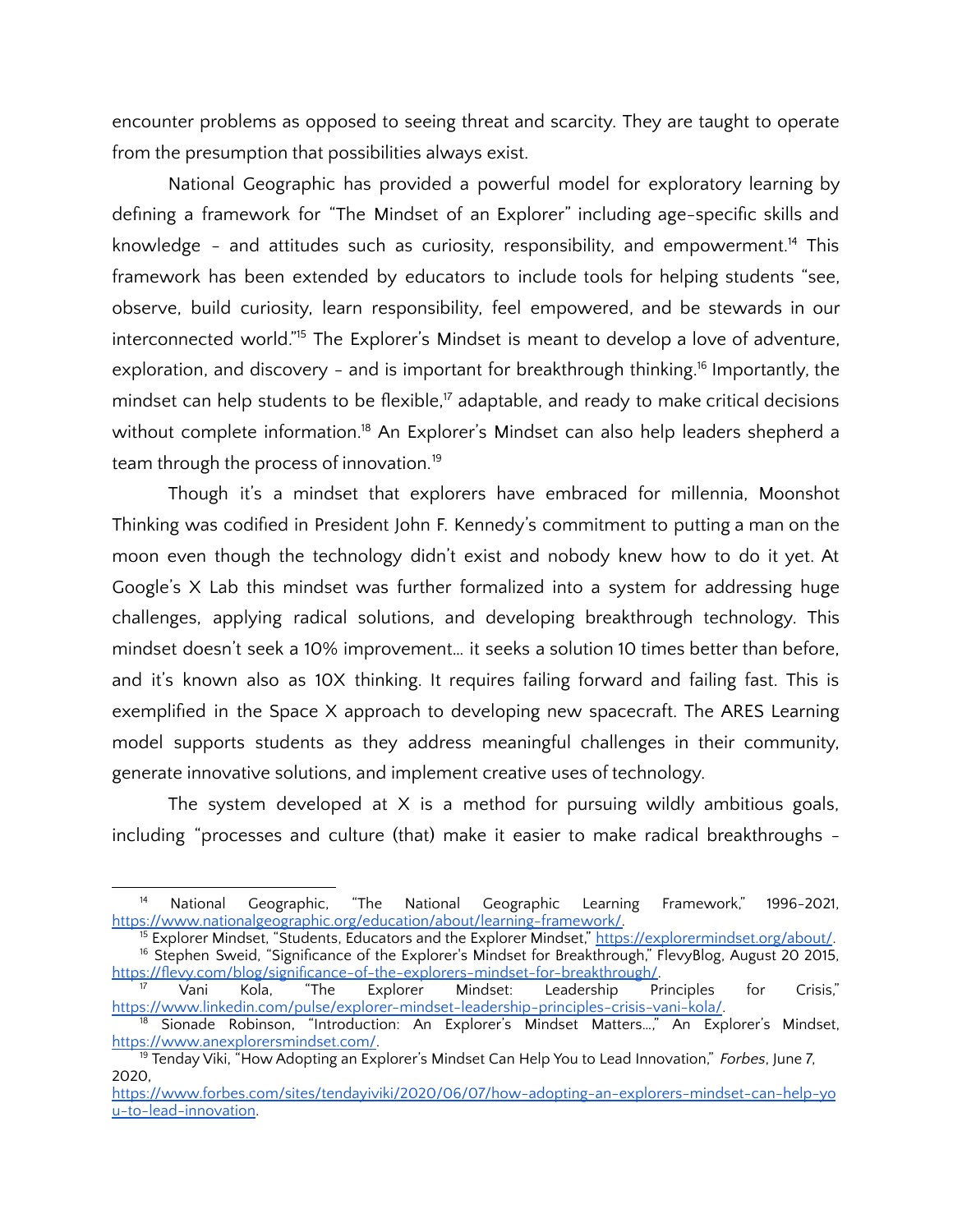repeatedly." <sup>20</sup> This sort of thinking is particularly relevant and beneficial in preparing for the challenges of humanity's multi-planet future because "moonshots galvanise communities towards tackling a huge societal challenge and shap[ing a] desired future in the process."<sup>21</sup> It may also be particularly appropriate in the public sector (in public K12 schools for instance) as a way to address a social crisis. 22

Within the context of moonshot style ambitions, the ARES Learning method of solving problems is heavily influenced by Design Methodology (or Design Thinking), of the sort used and promoted by the Stanford D School. This begins with understanding those people the problem affects, through a process of discovery, empathy, or ethnography. Then, our students define a problem before ideating a variety of possible solutions (using one of many exercises in which they are trained), and choosing one to prototype and test first. They build a prototype online, in virtual reality, or in a maker space with real- world tools, including 3D printers. Based on the results of their initial tests, they iterate on their solution, pivot to a new one, or begin the process again.

Design methodology (or design thinking) is "a human-centered problem-solving approach that may be used in the teaching/learning process to develop twenty-first century skills and enhance creativity and innovation." <sup>23</sup> The method has been effective in empowering teachers to facilitate constructivist learning and foster 21st-century skills in students.<sup>24</sup> It also integrates well with the other methods in use at ARES, as design thinking helps build student motivation for exploration, confidence in self-exploration, and competence in teamwork (including expressing opinions and sharing knowledge), as well as building trust between student and teacher.<sup>25</sup> It leads to increases in students' creative

<sup>&</sup>lt;sup>20</sup> X Company, "Moonshot Thinking."

<sup>21</sup> Anne-Laure Mention, João José Pinto Ferreira, and Marko Torkkeli, "Moonshot Innovations: Wishful Thinking or Business-as-Usual?" *Journal of Information Management* 7, no. 1 (2019): 1-6.

<sup>22</sup> William D. Eggers and John O'Leary, *If We Can Put a Man on the Moon: Getting Big Things Done in Government* (Cambridge, MA: Harvard Business Press, 2009).

<sup>23</sup> Ineta Luka, "Design Thinking in Pedagogy: Frameworks and Uses," *European Journal of Education Research, Development and Policy* 54, no. 4 (2014): 499-512.

<sup>&</sup>lt;sup>24</sup> Andrea Scheer, Christine Noweski, and Christoph Meinel, "Transforming Constructivist Learning into Action: Design Thinking in Education," *Design Thinking and Technology Education: An International Journal* 17, no. 3 (2012): 8-19.

<sup>&</sup>lt;sup>25</sup> Scheer et al., "Transforming Constructivist Learning."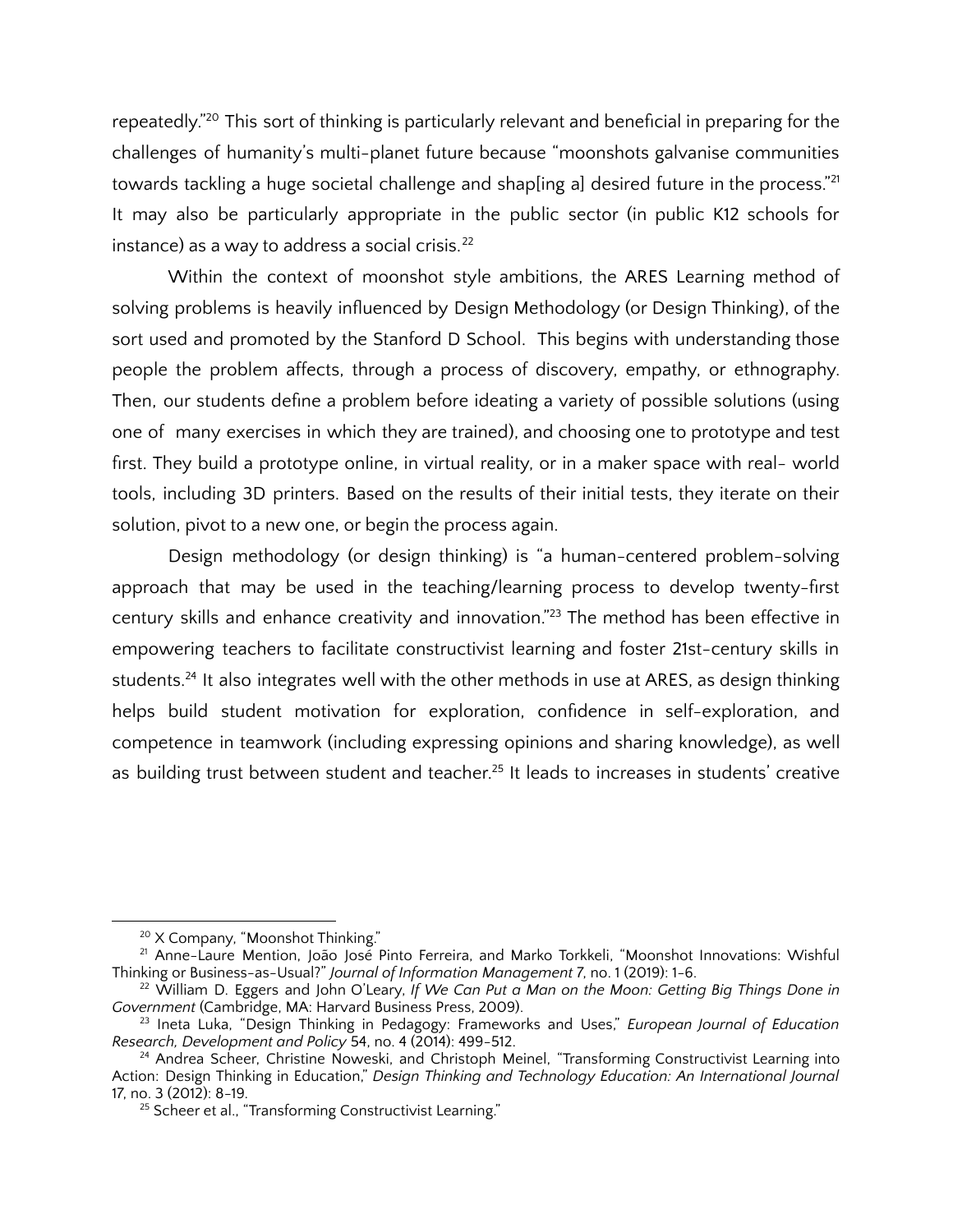confidence,<sup>26</sup> self-efficacy,<sup>27</sup> and ability to practically solve real-world problems.<sup>28</sup> Also, it prepares students well for management,<sup>29</sup> entrepreneurship,<sup>30</sup> and challenging fields such as medicine. 31

Because of the way the Design Methodology is implemented in conjunction with Moonshot Thinking at ARES, there is room for truly innovative approaches, always encouraging students to think bigger - and providing exercises to help them get out of their comfort zone and leave behind their preconceptions.

## **Synthesis and Reflection**

Inspired by the work of the Ad Astra school at Space X, the ARES Learning program focuses on synthesis throughout. Students aren't just repeating right answers… they experience the tension of making difficult choices, and of risk-taking in their explorations and experiments. The faculty ensures that their challenges include ethical dimensions, in order to allow for more meaningful experiences, and deeper learning. Sufficient time is allowed for analysis, debate, strategy, iteration… and the changing of minds. The school has adopted the daily practice of sharing ideas during a "Midnight Lunch" (at noon) inspired by Thomas Edison, and the Japanese tradition of Hansei, or relentless self-reflection, aiming to help students accept faults and failures with the high degree of emotion needed to drive changes in the future.

Synthesis requires students to add to existing information by contributing "their own thoughts, experiences, opinions, interpretations, and connections to generate… new and bigger [ideas]." <sup>32</sup> For example, at Ad Astra, students engage in synthesis through

<sup>&</sup>lt;sup>26</sup> Rauth et al., "Design Thinking."

<sup>27</sup> Birgit Jobst, Eva Köppen, Tilmann Lindberg, Josephine Moritz, Holger Rhinow, and Christoph Meinel, "The Faith-Factor in Design Thinking: Creative Confidence Through Education at the Design Thinking Schools Potsdam and Stanford?" in *Design Thinking Research*, ed. Hasso Plattner, Christoph Meinel, and Larry Leifer (Cham, Switzerland: Springer, 2012), 35-46.

<sup>28</sup> Joyce Hwee Ling Koh, Ching Sing Chai, Benjamin Wong, and Huang-Yao Hong, *Design Thinking for Education: Conceptions and Applications in Teaching and Learning* (Cham, Switzerland: Springer, 2015).

<sup>&</sup>lt;sup>29</sup> Judy Matthews and Cara Wrigley, "Design and Design Thinking in Business and Management Higher Education," *Journal of Learning and Design* 10, no. 1 (2017): 41-54.

 $^{\rm 30}$  Suna Løwe Nielsen and Pia Stovang, "DesUni: University Entrepreneurship Education Through Design Thinking," *Education + Training* 57, no. 8/9 (2015): 997-91.

<sup>&</sup>lt;sup>31</sup> Basil Badwan, Roshit Bothara, Mieke Latijnhouwers, Alisdair Smithies, and John Sandars, "The Importance of Design Thinking in Medical Education," *Medical Teacher* 40, no. 4 (2018): 425-26.

 $32$  "Classroom Nook, "Reading Comprehension Strategy Series: How to Teach Students to Synthesize While Reading," https://www.classroomnook.com/blog/synthesizing-a-text.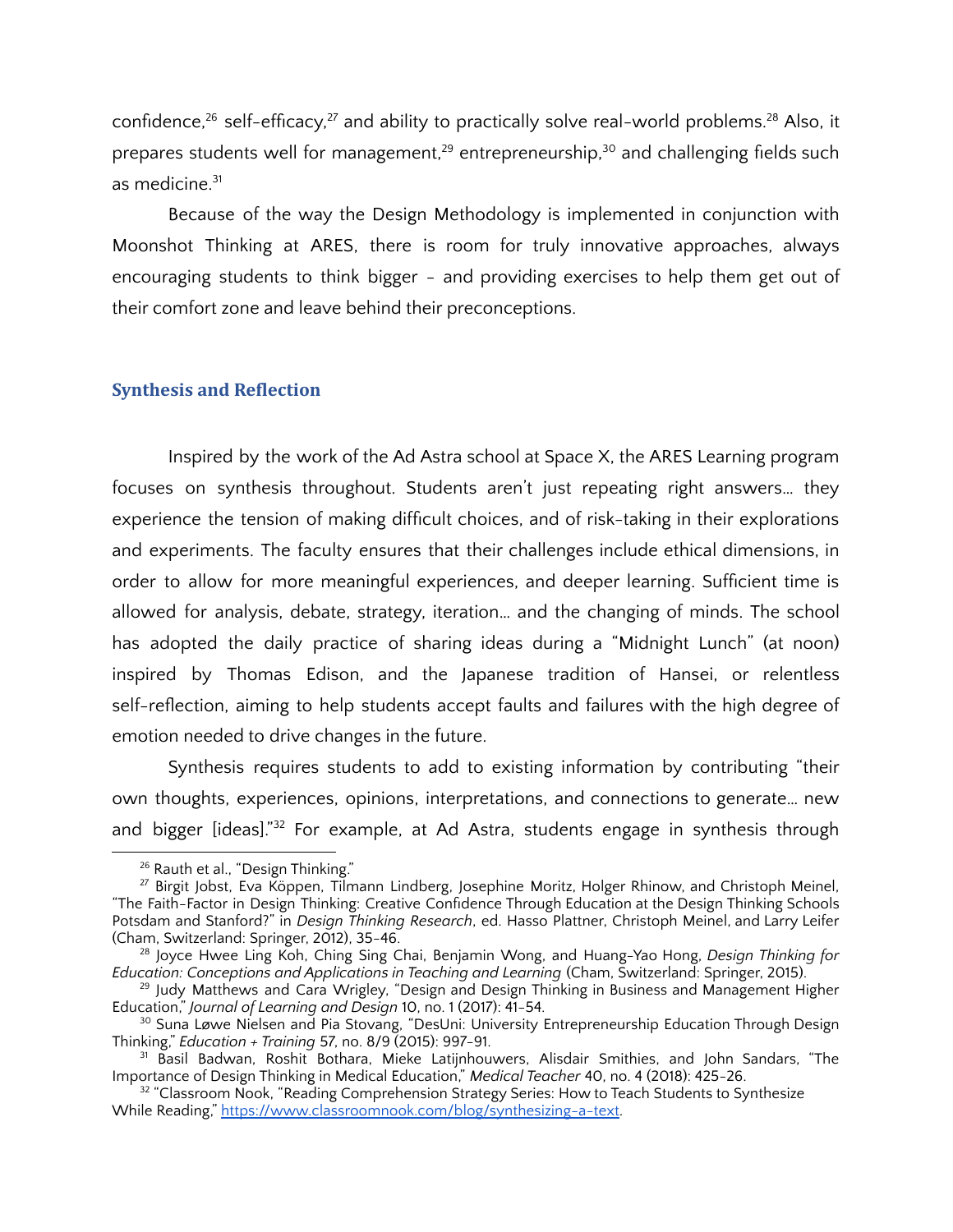complex scenarios - working as a team through "case studies, simulations, and game-based challenges." <sup>33</sup> Students practicing synthesis also hone their analytical skills as they break concepts down into key points that allow them to draw useful conclusions and make decisions in order to solve a meaningful problem. <sup>34</sup> Ethical dimensions can be included in the process of problem-solving through synthesis; "some best practices include making consequences and feedback on choices clear, [and] allowing more time for [students] to form relationships... using authentic scenarios and contexts.<sup>35</sup>

It was common for the scientists hired by Thomas Edison for his innovation factory in Menlo Park, N.J., to toil into the late evening or early morning hours, their boss alongside them. He often ordered a midnight lunch of meat, bread, cheese and beverages for the entire crew, to fuel their overnight discussions and theorizing. At a midnight lunch, Edison encouraged people from different project teams to "share their experiments, trade notebooks, and engage in spirited dialogue." <sup>36</sup> This arrangement allowed Individuals from diverse disciplines to offer multiple perspectives when problem-solving rapidly, thus avoiding both groupthink and a reliance on a culture of superstars.<sup>37</sup> ARES Learning embraces this collaborative and innovative approach to what traditional school lunch time should be. Similarly, at the end of the day, students come back together for a period of reflecting on their learning.

Hansei, or relentless self-reflection, is an important part of Japanese culture – a continuous practice of subtle meditation undertaken to look at past mistakes, outline the lessons learned, and pledge to act on those lessons. "Han" means to change, turn over, or turn upside down. "Sei" means to look back upon, review, and examine oneself. In the workplace, Hansei typically involves taking individual responsibility for a problem and

<sup>&</sup>lt;sup>33</sup> Matthew S. Williams, "Learning Through Play: How Synthesis Plans to Bring the Ad Astra/Astra Nova<br>Interesting to the Entire World," Interesting Engineering, 2021, Model to the Entire World," Interesting Engineering, 2021, https://interestingengineering.com/learning-through-play-how-synthesis-plans-to-bring-the-ad-astra-astr a-nova-model-to-the-entire-world.

<sup>34</sup> Cosette Taylor, "What is 'Synthesis'?" University of Manitoba, https://umanitoba.ca/faculties/nursing/students/What\_is\_synthesis.pdf

<sup>35</sup> Karen Schrier, "Designing and Using Games to Teach Ethics and Ethical Thinking," in *Learning Education and Games, Volume 1: Curricular and Design Considerations* ed. Karen Schrier (Pittsburgh, ETC Press, 2014), 141-58.

<sup>36</sup> Sarah Miller Caldicott, "Teamwork, Edison Style," *Mechanical Engineering Magazine* 137, no. 2 (2015): 46-49.

<sup>37</sup> Sarah Miller Caldicott, *Midnight Lunch: The 4 Phases of Team Collaboration Success from Thomas Edison's Lab* (Hoboken, NJ: Wiley, 2012).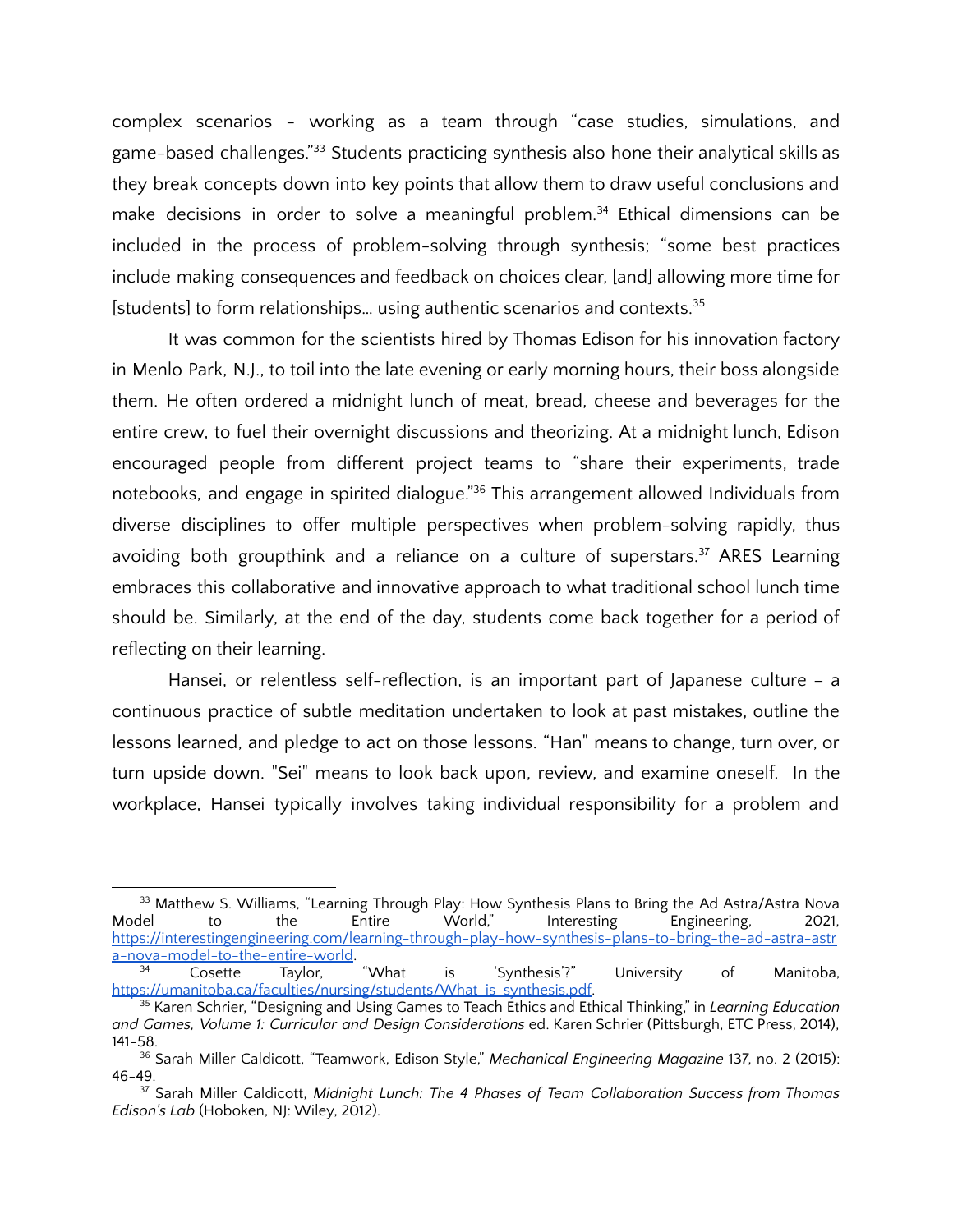developing a (often written) plan for avoiding the issue in the future. <sup>38</sup> Studies show that Hansei enhances self-evaluation, improvement, and morality<sup>39</sup> (thus also addressing the need for ethics education), and that this process is effective even for very young children. <sup>40</sup> At ARES Learning, students engage in Hansei at the end of each day to chart a course forward academically, socially, and emotionally.

## **Conclusion**

The Academy for the Relentless Exploration of Space (or ARES Learning) is a prototype secondary school designed to prepare students for humanity's multi-planet future. To that end, it incorporates a number of mindsets and skill sets more suited to open- ended problem-solving than traditional schooling. A flexible multi-disciplinary curriculum (including subjects like philosophy, anthropology, and data science) is delivered via blended learning methods to lay an academic foundation for students. From there, the program helps students develop experience with problem-solving strategies such as the explorer's mindset, moonshot thinking, and design methodology. The school schedule also includes routines to encourage synthesis, collaboration, and reflection, thus amplifying what students are able to accomplish together in a short amount of time. This paper provides a summary of the academic justification for including these design elements.

It is the author's hope that this brief literature review might offer inspiration for educators in other contexts to implement some of these changes with their students, and that it might also inspire other researchers to explore some of these elements in more detail. Some questions suggesting further research include these:

What subjects should space explorers have a basic grasp of for purposes of settlement on other planets?

<sup>&</sup>lt;sup>38</sup> Jeffrey K. Liker and James M. Morgan, "The Toyota Way in Services: The Case of Lean Product Development,*" Academy of Management Perspectives* 20, no. 2 (2006): 5-20.

<sup>&</sup>lt;sup>39</sup> Satomi Izumi Taylor, L. Weiping Wang, and Tetsu Ogawa, "I Think, Therefore, I Improve: A Qualitative Study of Concepts of Hansei (Introspection) Among Japanese Adults," *Journal of Early Childhood Teacher Education* 26, no. 1 (2005): 79-89.

<sup>40</sup> Satomi Izumi-Taylor, "Hansei: Japanese Preschoolers Learn Introspection with Teachers' Help," *Young Children* 64, no. 4 (2009): 86-90.